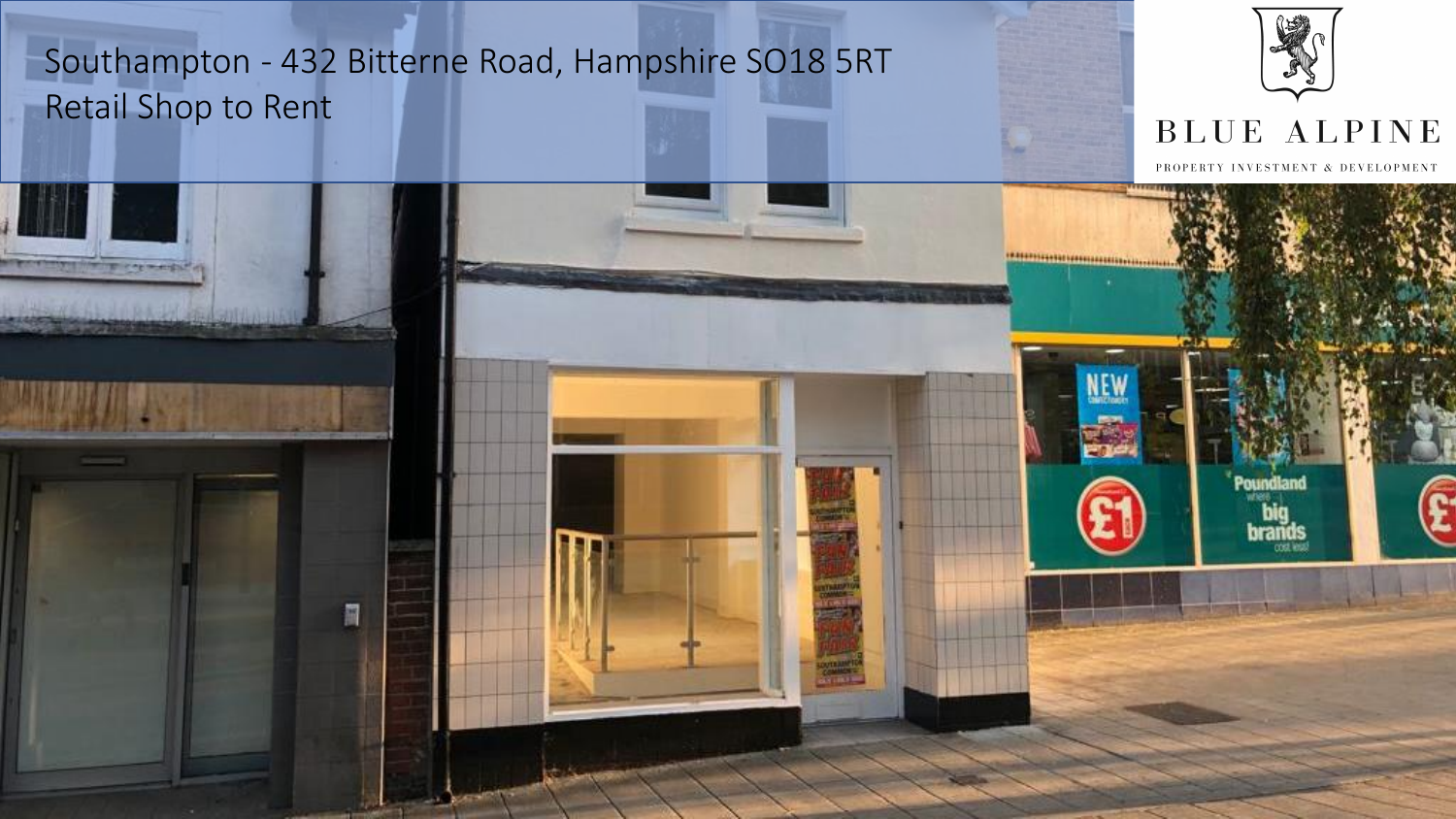

## Property Features:

- Comprises ground floor retail shop
- VAT is NOT applicable to this property
- Total area size 75 sq m (807 sq ft)
- Flexible terms to fit your needs
- Located on pedestrianised Bitterne Road with occupiers close by including Lloyds Bank, Pure Gym, Iceland, Specsavers and Superdrug, amongst many more.

# Property Description:

Comprises ground floor retail shop, suitable for A1/E use. The property is arranged as a large open retail space and benefit from disabled access.

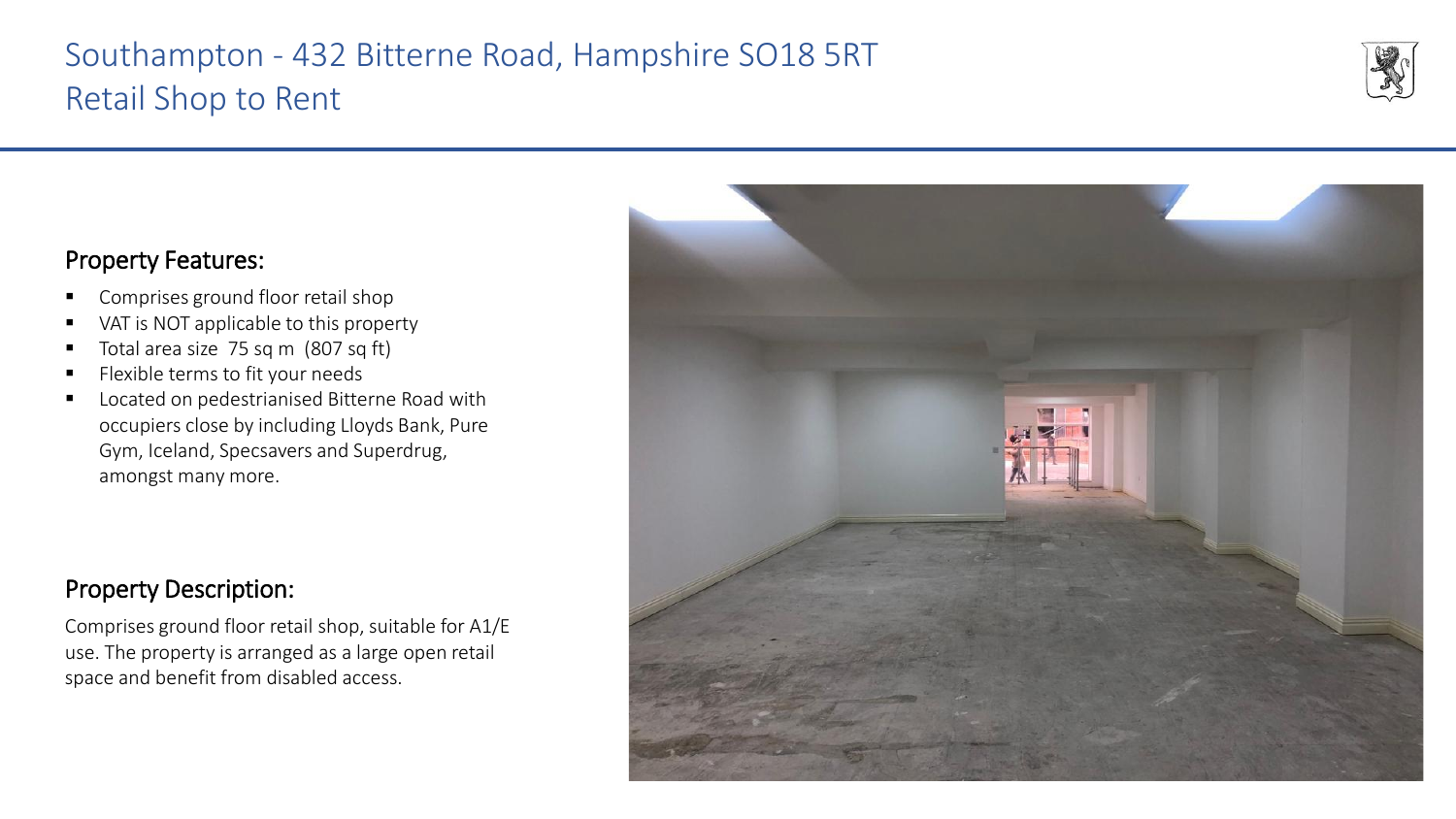# Location:

Southampton is the main commercial and administrative centre of Hampshire and is located 70 miles south-west of Central London. Bitterne is a suburb located to the east of the City Centre. The city benefits from excellent road communications via the M27 and M3 Motorways. Bitterne Rail Station provides regular services to London via Southampton. The property is situated on the south side of Bitterne Road fronting the pedestrianised section, in the heart of the retail area. Nearby occupiers include Lloyds Bank, Pure Gym, Iceland, Specsavers and Superdrug, amongst many more.

### Terms:

Available on a new lease with terms to be agreed by negotiation Rent: £346.15 per week (PCM: £1,500) Deposit: £4,500 (3 Months)

## EPC:

The property benefits from a E Rating. Certificate and further details available on request.